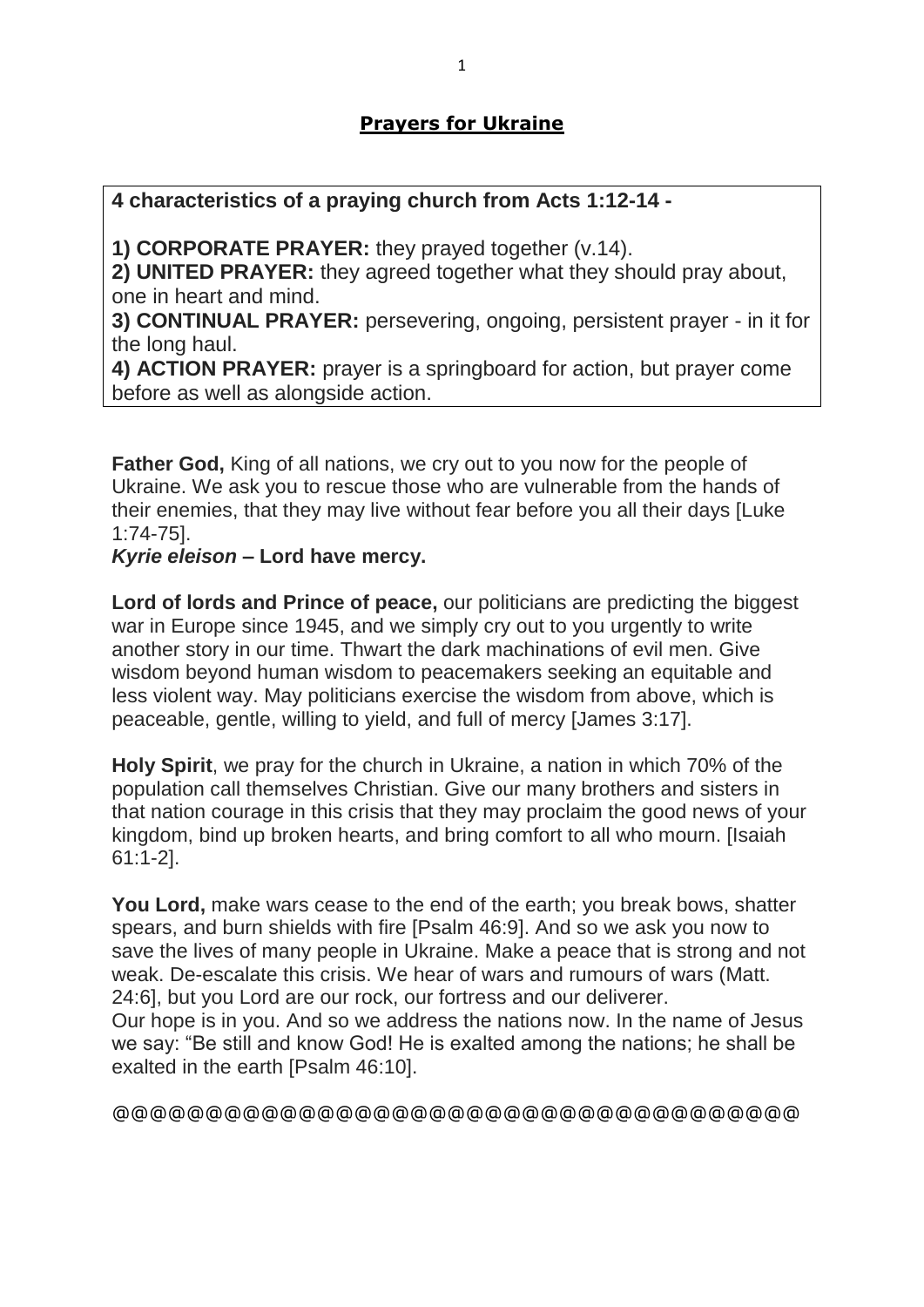# **A Prayer for Ukraine**

As the world watches the events unfolding in Ukraine, we want to remind our global Community of the power they have—the power of prayer.

Prayer brings hope.

Prayer unites.

Prayer strengthens.

Let's join together and ask God to comfort, protect, and provide for the people of Ukraine.

Father God,

We need You—we always have.

You are our source of strength, and You tell us to give You all our concerns.

Bring protection and healing to the people of Ukraine. Show them that You are with them, and that You hear their prayers.

Please strengthen anyone who is feeling hurt, alone, or broken. Replace any feelings of anxiety, fear, and uncertainty with Your peace and hope.

Draw near to us as we draw near to You.

In Jesus' name,

Amen.

&&&&&&&&&&&&&&&&&&&&&&&&&&&&&&&&&&&&&&&&&&&&&&&

# **A prayer for Ukraine**

Loving God,

We pray for the people of Ukraine,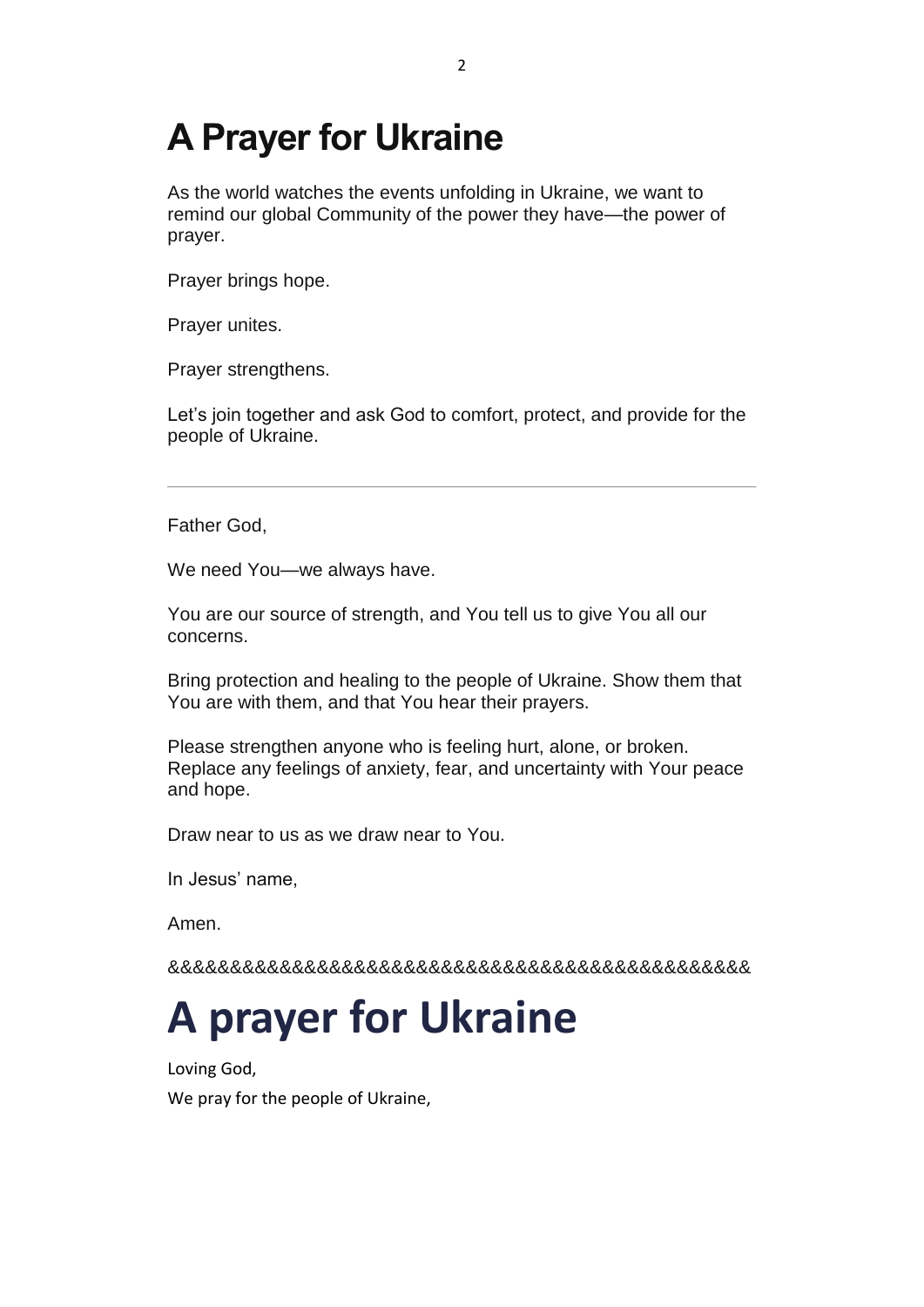for all those suffering or afraid, that you will be close to them and protect them. We pray for world leaders. for compassion, strength and wisdom to guide their choices.

We pray for the world that in this moment of crisis, we may reach out in solidarity to our brothers and sisters in need.

May we walk in your ways so that peace and justice become a reality for the people of Ukraine and for all the world.

Amen.

%%%%%%%%%%%%%%%%%%%%%%%%%%%%%%%%%%%%%%

#### Praying for peace

Almighty God we pray for the situation on the border of Ukraine.

We pray for those who live in fear, that you may grant them peace.

We pray that the voices for discernment and peaceful solutions may prosper.

Lord, we ask that you raise up peacemakers on all sides, that war and violence might be averted.

Give diplomats wisdom, understanding and build trust.

We ask for the church in the nations involved, may they be salt and light in a dark situation.

Lord we lift this dangerous situation to you.

May your kingdom come,

### Amen. **Prayer by Fred Drummond, Evangelical Alliance Scotland and prayer director**